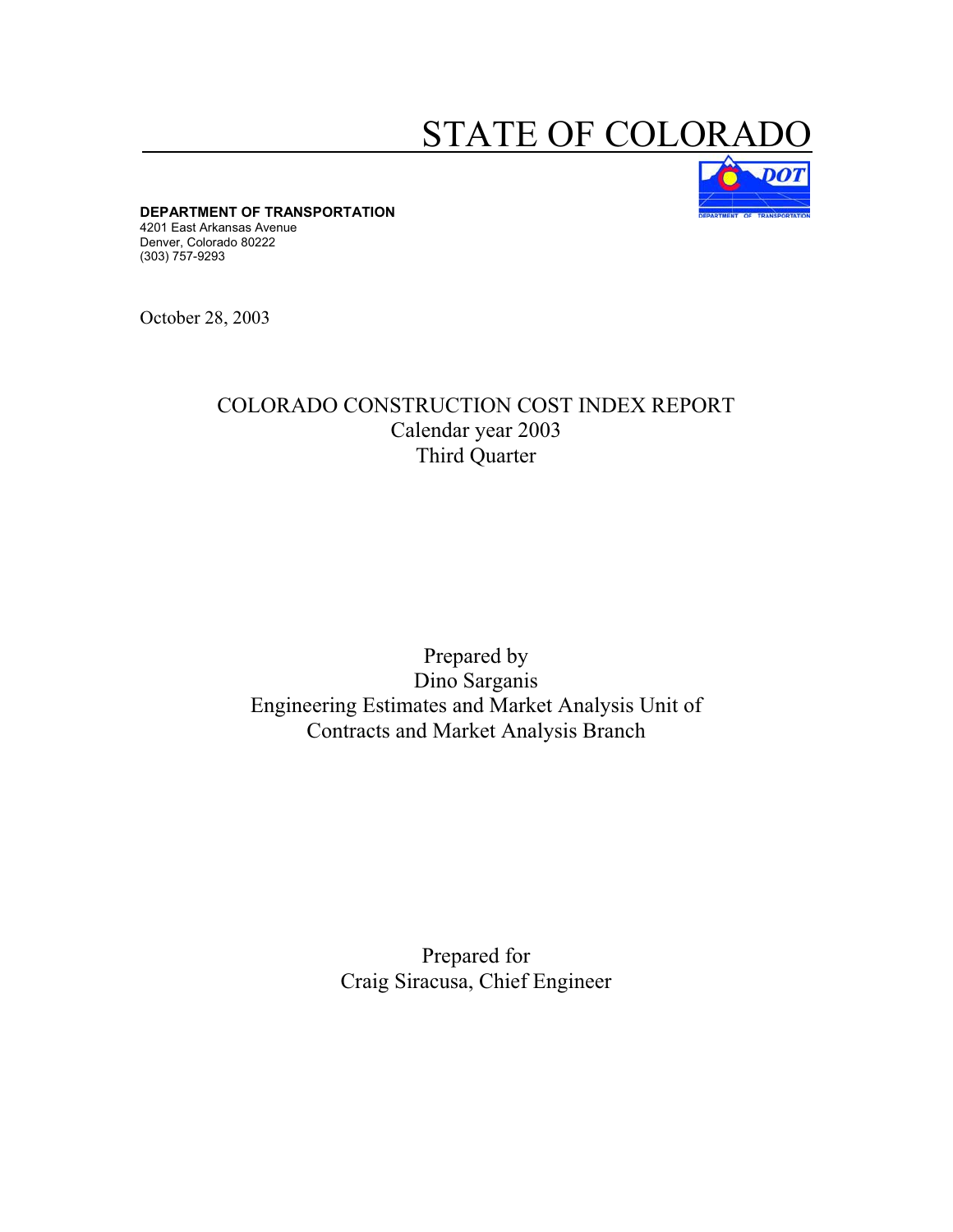# STATE OF COLORAL



**DEPARTMENT OF TRANSPORTATION**  4201 East Arkansas Avenue Denver, Colorado 80222 (303) 757-9293

#### SUMMARY

#### CONSTRUCTION COST INDEX FOR SELECTED HIGHWAY CONSTRUCTION ITEMS

#### 3rd QUARTER ENDING Sept. 30, 2003

NOTE: All information shown in this publication was assembled using 1987 as the base year.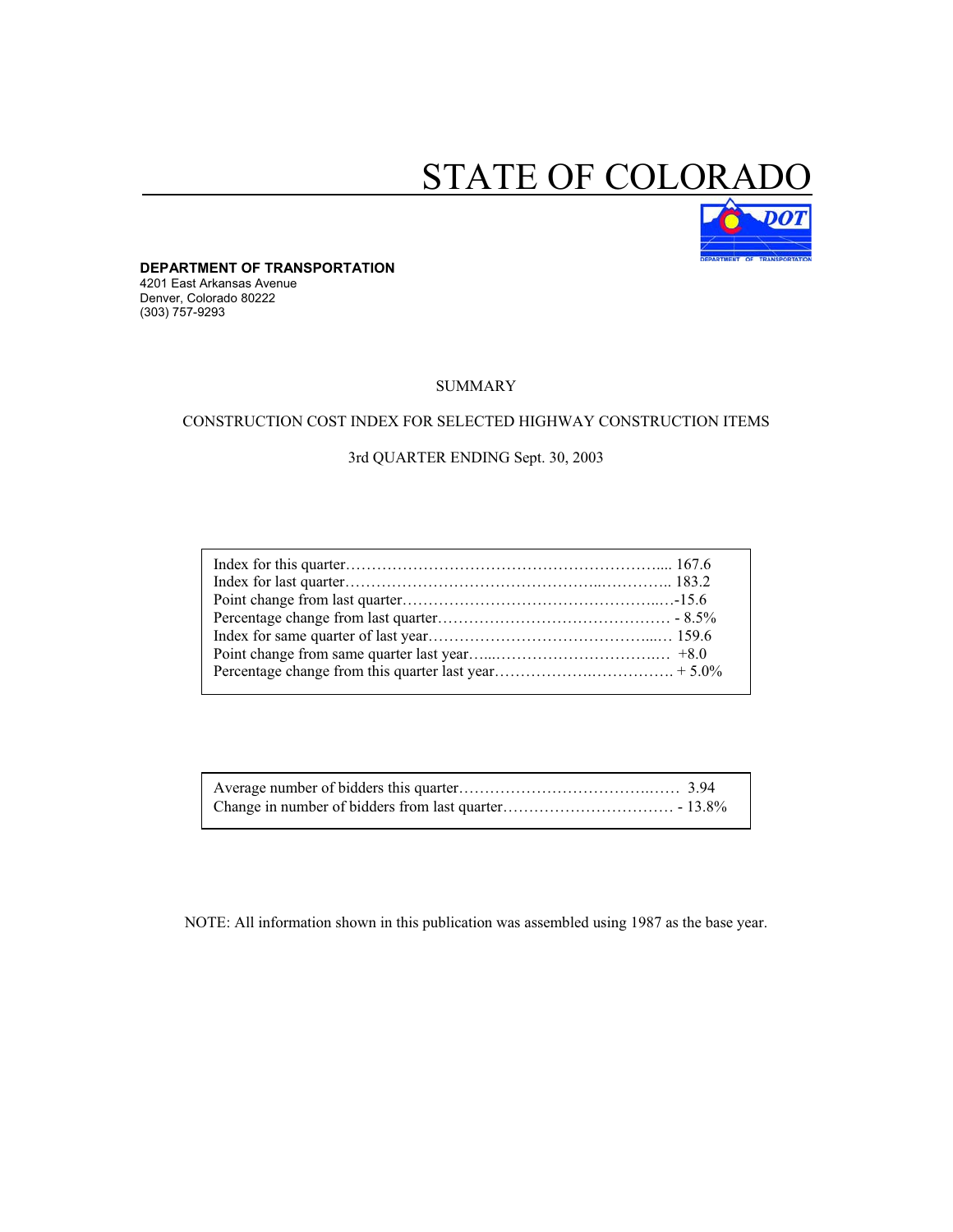| <b>Summary Report for all the projects awarded between</b> 7/1/2003 And 9/30/2003 |  |  |  |
|-----------------------------------------------------------------------------------|--|--|--|
|-----------------------------------------------------------------------------------|--|--|--|

| <b>Project Amount</b>            | <b>No. of Projects</b> | <b>No. of Bidders</b> | <b>Total Contract Amt. Avg. # of Bids</b> |     |
|----------------------------------|------------------------|-----------------------|-------------------------------------------|-----|
| \$0.00 to \$49,999.99            | 0                      |                       |                                           |     |
| \$50,000.00 to \$99,999.99       | 1                      | 7                     | \$66,462.00                               | 7.0 |
| \$100,000.00 to \$249,999.99     | 5                      | 14                    | \$980,488.37                              | 2.8 |
| \$250,000.00 to \$499,999.99     | 12                     | 46                    | \$4,454,093.15                            | 3.8 |
| \$500,000.00 to \$999,999.99     | 7                      | 25                    | \$5,231,777.55                            | 3.6 |
| 1,000,000.00 to \$2,499,999.99   | 3                      | 12                    | \$4,765,113.82                            | 4.0 |
| 2,500,000.00 to \$4,999,999.99   | $\overline{2}$         | 8                     | \$10,250,474.36                           | 4.0 |
| 5,000,000.00 to \$9,999,999.99   | 4                      | 22                    | \$28,167,955.70                           | 5.5 |
| 10,000,000.00 to \$19,999,999.99 | $\mathbf{0}$           |                       |                                           |     |
| 20,000,000.00 to \$49,499,999.99 | $\mathbf{0}$           |                       |                                           |     |
| 50,000,000.00 or Greater         | 0                      |                       |                                           |     |
| <b>Total</b>                     | 34                     | 134                   | \$53,916,364.95                           |     |

| \$53,916,364.95<br>$\overline{\phantom{a}}$<br>ەد<br>- 1<br>` Otar<br>~− |
|--------------------------------------------------------------------------|
|--------------------------------------------------------------------------|

**The number of bidders on all projects awards during this period averaged 3.94 bidders per contract. Average cost per project is \$1,585,775.44**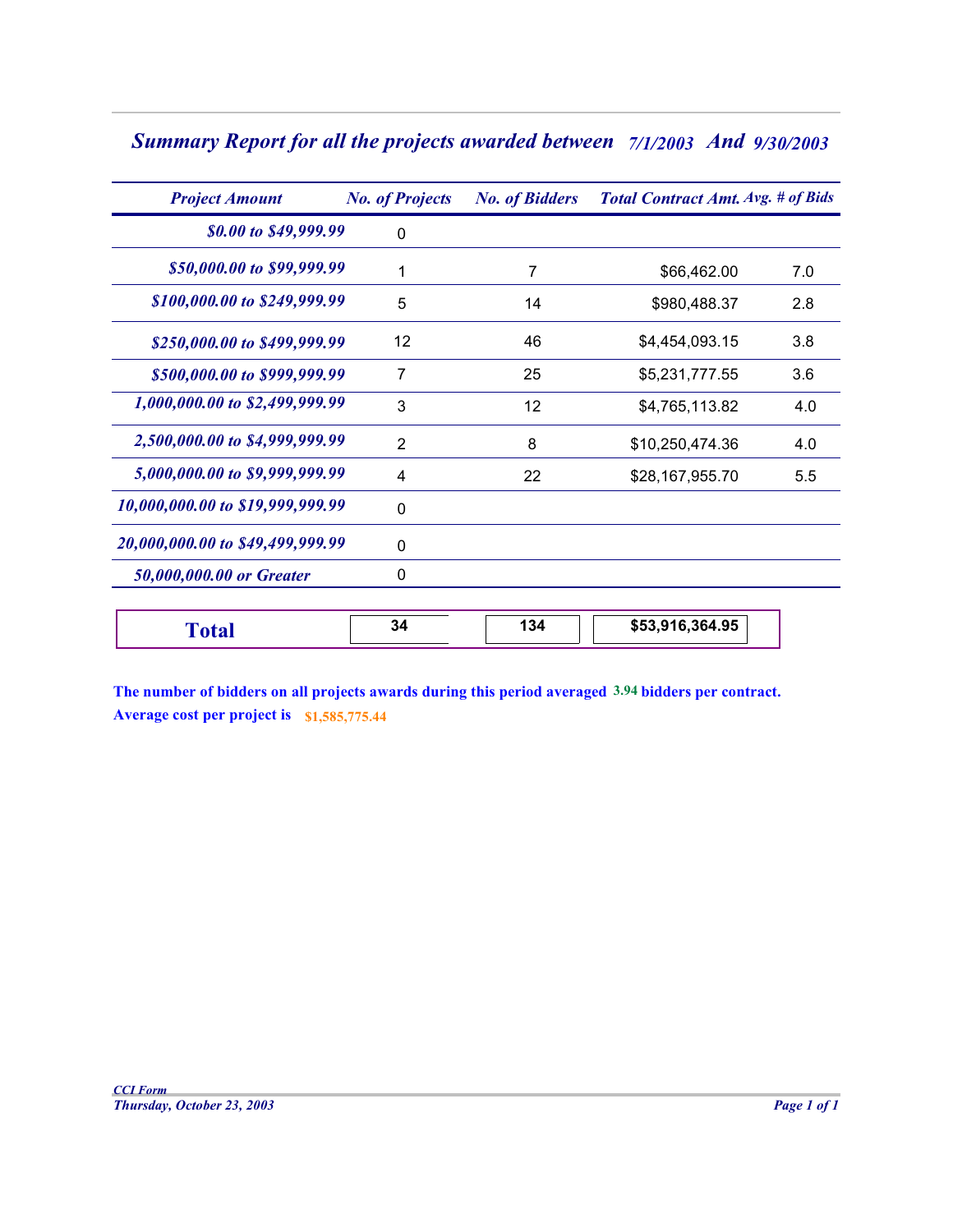| $\mathbf{v}$<br><b>TT EIVID</b><br><b>ITEM CODE</b>                                                                                                   | $\overline{\mathbf{U}}$<br># OF ITEM | 111200J<br><b>QUANTITY</b>  | $1 \cup 7 \cup 0$ ave<br><b>PRICE</b> | <b>UNIT PRICE</b> | <b>INDEX</b> |
|-------------------------------------------------------------------------------------------------------------------------------------------------------|--------------------------------------|-----------------------------|---------------------------------------|-------------------|--------------|
| 203-00000 To 203-00060<br>203-00062 To 203-00210                                                                                                      | 19                                   | English (CY)<br>917,209.00  | \$4,258,502.60                        | \$4.64            |              |
| 203-00400 To 203-00500<br>203-01020 To 203-01030<br>209-00000 To 209-00050                                                                            | 0                                    | Metric (CM)<br>0.00         | \$0.00                                | \$0.00            |              |
| <b>UNCLASSIFIED EXCAV (CIP)</b>                                                                                                                       | 19                                   | 917,209.00 <sup>CY</sup>    | \$4,258,502.60                        | \$4.64            | 187.9        |
| 403-00720,<br>403-01000,<br>403-01010,<br>403-02000,<br>403-09121 To 403-09500                                                                        | 62                                   | English (TON)<br>277,692.18 | \$11,398,353.29                       | \$41.05           |              |
| 403-31300 To 403 36447<br>403-91401 To 403-95353<br>411-03100 To 411-03355<br>411-10010 To 411-90010 (Gal/Lit)<br>Gallon & Liter are converted to Ton | 0                                    | Metric (MT)<br>0.00         | \$0.00                                | \$0.00            |              |
| HOT BIT. PAVEMENT (H _A)                                                                                                                              | 62                                   | 277,692.18 T                | \$11,398,353.29                       | \$41.05           | 177.5        |
| 412-00000 To 412-00050                                                                                                                                | $\overline{7}$                       | English (SY)<br>328,142.01  | \$6,196,998.33                        | \$18.89           |              |
| 412-00700 To 412-01352<br>412-03000 To 412-03000                                                                                                      | $\bf{0}$                             | Metric (SM)<br>0.00         | \$0.00                                | \$0.00            |              |
| <b>CONCRETE PAVEMENT (9")</b>                                                                                                                         | $\overline{7}$                       | 328,142.01 <sup>SY</sup>    | \$6,196,998.33                        | \$18.89           | 141.4        |
|                                                                                                                                                       |                                      |                             | <b>SURFACING TOTAL INDEX</b>          |                   | 173.5        |
| 509-00000 To 509-00000                                                                                                                                | 1                                    | English (LB)<br>241,500.00  | \$253,575.00                          | \$1.05            |              |
|                                                                                                                                                       | 0                                    | Metric (KG)<br>0.00         | \$0.00                                | \$0.00            |              |
| <b>STRUCTURAL STEEL</b>                                                                                                                               | 1                                    | 241,500.00 <sup>LB</sup>    | \$253,575.00                          | \$1.05            | 123.1        |
| 601-01022 To 601-01022                                                                                                                                | 15                                   | English (CY)<br>4,223.00    | \$1,422,488.00                        | \$336.84          |              |
| 601-01030 To 601-01060<br>601-03030 To 601-05064                                                                                                      | 0                                    | Metric (CM)<br>0.00         | \$0.00                                | \$0.00            |              |
| <b>STRUCTURAL CONCRETE</b>                                                                                                                            | 15                                   | $4,223.00$ <sup>CY</sup>    | \$1,422,488.00                        | \$336.84          | 155.0        |
| 602-00000 To 602-00000                                                                                                                                | 14                                   | English (LB)<br>663,049.60  | \$382,043.80                          | \$0.58            |              |
| 602-00020 To 602-00020                                                                                                                                | $\bf{0}$                             | Metric (KG)<br>0.00         | \$0.00                                | \$0.00            |              |
| <b>REINFORCING STEEL</b>                                                                                                                              | 14                                   | 663,049.60 <sup>LB</sup>    | \$382,043.80                          | \$0.58            | 140.5        |
|                                                                                                                                                       |                                      |                             | <b>CTDUCTUD</b>                       |                   |              |

## **CCI ITEMS USED FROM 7/1/2003 TO 9/30/2003**

**STRUCTURAL TOTAL INDEX 145.7**

**COMPOSITE INDEX = 167.6**

**Sum of the 6 categories cost = \$23,911,961.02**

**HBP Unit Price per CY = \$81.27 Concrete Pavement Unit Price per CY = \$75.54**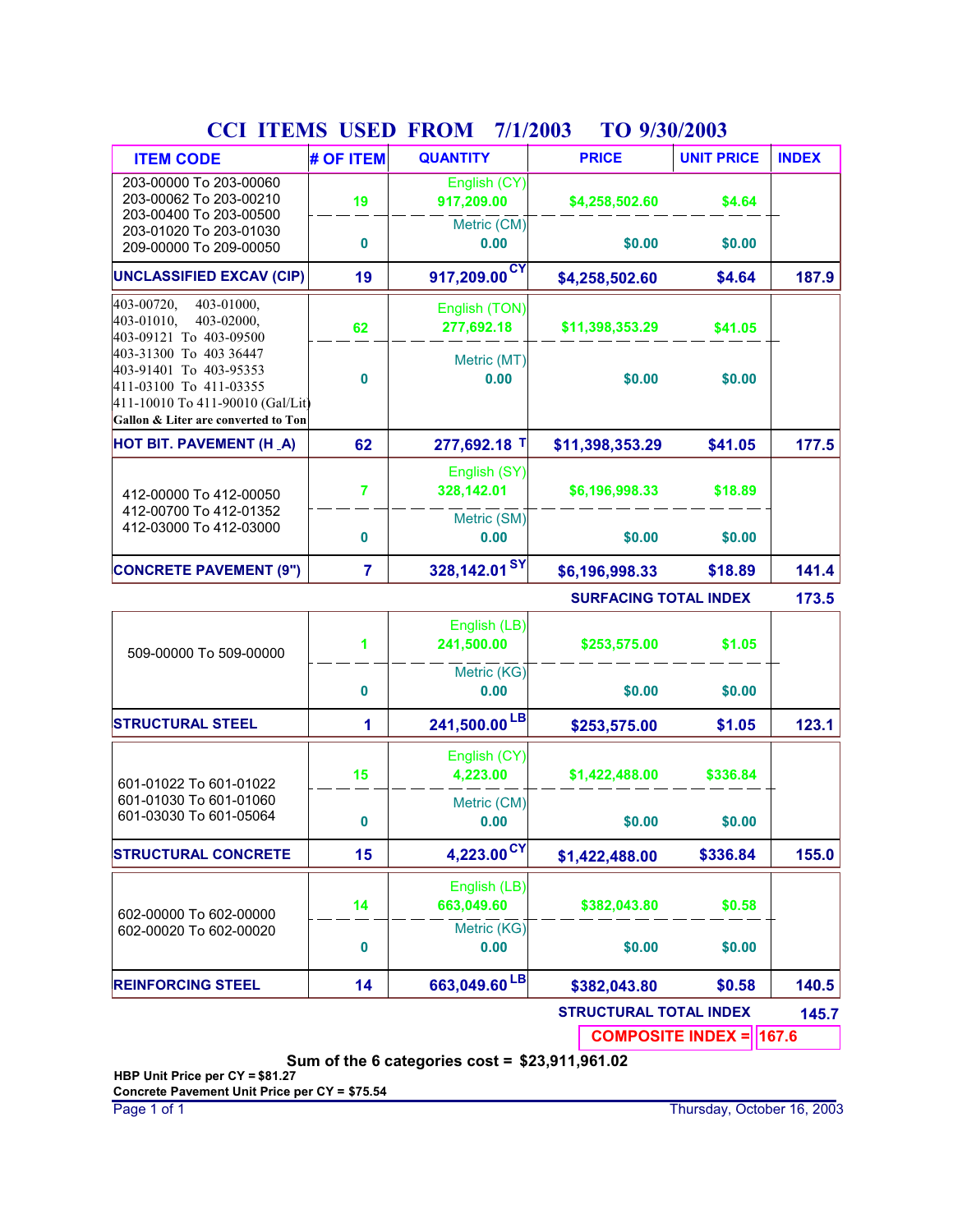Colorado Highway Construction Cost Index Graph and Tabulations (1987 Base Year) **Colorado Highway Construction Cost Index Graph and Tabulations (1987 Base Year)**

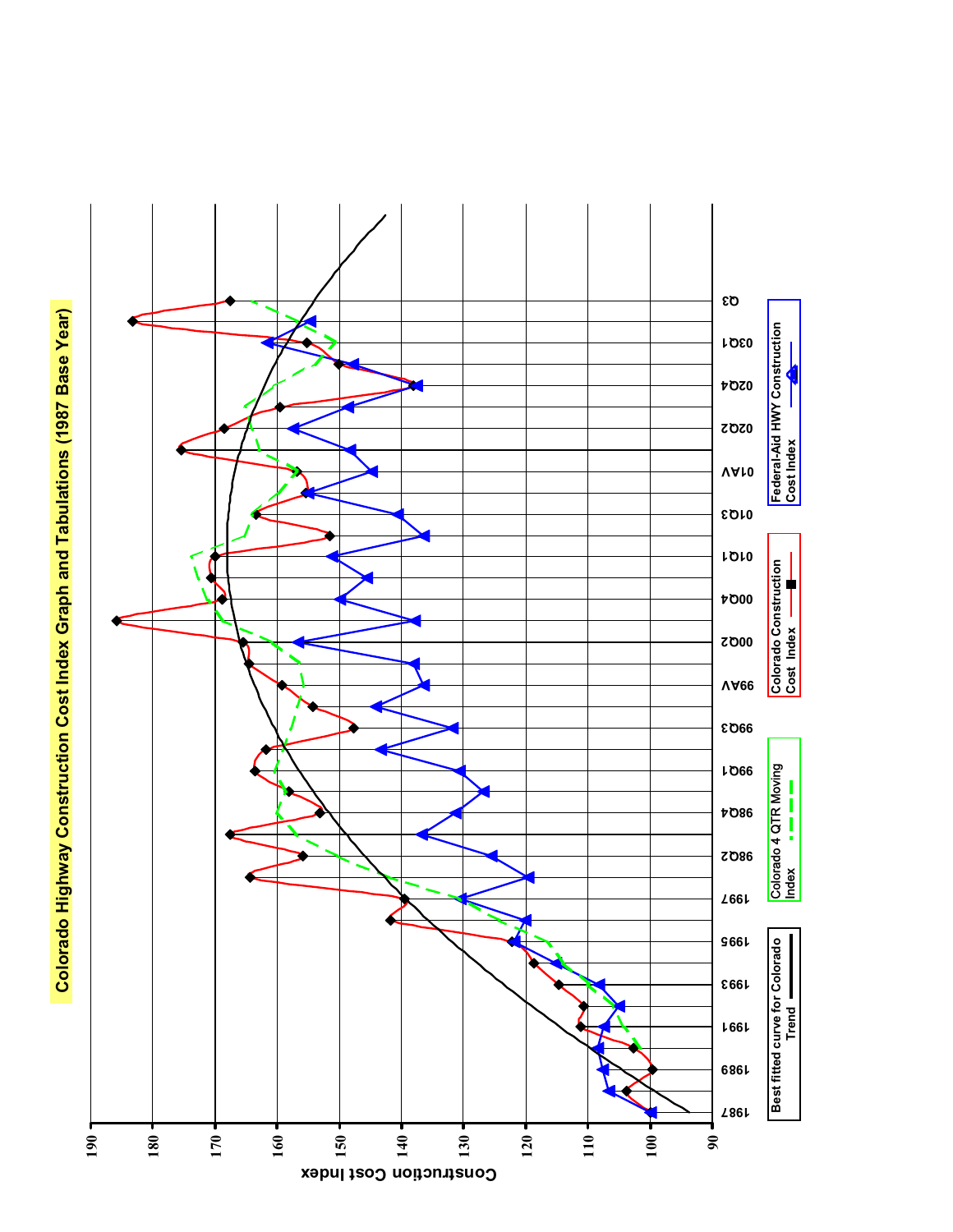|             |                  |                               |                |                                                       |                |                                |                   |                | Colorado Highway Construction Cost Index Graph and Tabulations (1987 Base Year) |                   |                     |                  |                           |                             |                |                        |
|-------------|------------------|-------------------------------|----------------|-------------------------------------------------------|----------------|--------------------------------|-------------------|----------------|---------------------------------------------------------------------------------|-------------------|---------------------|------------------|---------------------------|-----------------------------|----------------|------------------------|
| <b>YEAR</b> | QTR.             | Earthwork<br><b>Bid Price</b> | Index          | <b>Asph. Pavement</b><br>Bid Price <sub>,</sub> Index |                | <b>Concrete F</b><br>Bid Price | Pavement<br>Index | Surfacing      | <b>Structural Concrete</b><br><b>Bid Price</b>                                  | Index             | Reinforcing Steel   | Index            | Structural :<br>Bid Price | ndex<br><b>Steel</b>        | Structural     | Composite              |
| 1987        | $\frac{1987}{1}$ | \$2.47                        |                | \$23.17                                               |                | \$13.36                        |                   | Index<br>100.0 | \$217.32                                                                        |                   | Bid Price<br>\$0.41 |                  | \$0.85                    |                             | Index<br>100.0 | ndex<br>$\overline{0}$ |
| 1988        | 1988             | \$2.92                        | 118            | \$23.88                                               | 103.           | \$13.84                        | $\overline{103}$  | 103.1          | \$195.02                                                                        | 89                | \$0.45              | 10 <sub>1</sub>  | \$0.89                    | 104                         | 96.7           | 103                    |
| 1989        | 1989             | \$2.57                        | 103.9          | \$23.67                                               | 102            | \$11.65                        | 5                 | 100.6          | \$199.41                                                                        | 91.8              | \$0.40              | 56               | \$0.88                    | <u>ທ</u><br>103.            | 95.3           | 99.6                   |
| 1990        | 1990             | \$2.78                        | 112            | \$23.98                                               | 103            | \$15.09                        | $\frac{13}{2}$    | 104.5          | \$190.86                                                                        | 87.8              | \$0.37              | So               | \$0.99                    | 116.                        | 94.1           | 102.7                  |
| 1991        | 1991             | \$3.31                        | 133            | \$26.25                                               | 113            | \$16.03                        | $\overline{20}$   | 114.0          | \$195.43                                                                        | <u> တ</u><br>89   | \$0.38              | 93               | \$0.89                    | <u>ра;</u>                  | 93.5           | 111.2                  |
| 1992        | 1992             | \$2.77                        | 112            | \$26.20                                               | 113            | \$23.82                        | 178               | 119.8          | \$216.87                                                                        | œ<br>99           | \$0.36              | 57               | \$0.71                    | $\overline{8}$              | 94.0           | 110.7                  |
| 1993        | 1993             | \$3.25                        | 131.4          | \$27.74                                               | $\frac{9}{1}$  | \$16.75                        | 125.4             | 121.3          | \$212.43                                                                        | 57.7              | \$0.37              | <u>ခွ</u>        | \$0.79                    | 93.0                        | 95.3           | 114.7                  |
| 1994        | 1994             | \$3.56                        | 144            | \$28.40                                               | 122            | \$18.78                        | 140.6             | 124.4          | \$219.94                                                                        | 101.2             | \$0.37              | 89               | \$0.67                    | χø.                         | 94.4           | 118.8                  |
| 1995        | 1995             | \$3.41                        | $\frac{8}{38}$ | \$30.25                                               | $\frac{8}{30}$ | \$17.82                        | 133               | 130.8          | \$211.29                                                                        | 5                 | \$0.39              | 34.              | \$0.90                    | <u> ю</u><br>$\overline{5}$ | 98.3           | ო<br>122.              |
| 1996        | 1996             | \$4.46                        | 180.           | \$32.73                                               | $\frac{14}{1}$ | \$19.22                        | 143               | 141.5          | \$265.98                                                                        | 122               | \$0.43              | 105              | \$1.09                    | <u> ю</u><br>$\frac{28}{2}$ | 120.2          | 141.7                  |
| 1997        | 1997             | \$4.24                        | 171.           | \$32.92                                               | $\frac{42}{3}$ | \$21.39                        | $\overline{60}$   | 143.9          | \$246.29                                                                        | 113.3             | \$0.45              | $\frac{1}{10}$   | \$1.01                    | တ္<br>117                   | 113.8          | 139.6                  |
| 1998        | 98Q1             | \$5.30                        | 214.           | \$36.20                                               | 156            | \$30.88                        | 231               | 164.0          | \$292.00                                                                        | 34.               | \$0.48              | 116.<br>T        | (61.00)                   |                             | 129.9          | 164.4                  |
| 1998        | 9802             | \$4.76                        | 192.           | \$36.52                                               | 157            | \$24.23                        | $\frac{81}{2}$    | 160.1          | \$264.38                                                                        | ম                 | \$0.48              | 116.<br>T        | (61.00)                   | Q                           | 120.3          | 155.8                  |
| 1998        | 98Q3             | \$2.69                        | 230.           | \$35.21                                               | $\frac{41}{4}$ | \$34.18                        | 255.              | 162.6          | \$295.21                                                                        | œ<br>135.         | \$0.22              | 126.6            | (61.00)                   | ں<br>-                      | 133.6          | 167.5                  |
| 1998        | 98Q4             | \$4.33                        | 175.0          | \$34.53                                               | 149.           | \$28.64                        | 214.              | 155.8          | \$291.27                                                                        | 134.0             | \$0.51              | 125.             | (61.00)                   | $\frac{0}{1}$               | 131.9          | 153.1                  |
| 1998        | 98AV             | \$4.89                        | 198.           | \$35.72                                               | 154            | \$26.54                        | 198               | 158.7          | \$283.01                                                                        | 130.              | \$0.50              | 122              | (61.00)                   | ۹.<br>۲                     | 128.2          | 158.1                  |
| 1999        | 99Q              | \$5.91                        | 239.           | \$36.57                                               | 157            | \$18.57                        | <u>ფ</u>          | 155.9          | \$335.29                                                                        | 154.              | \$0.59              | <u>တ</u><br>144. | \$0.54                    | ශි                          | 134.1          | 163.5                  |
| 1999        | 99Q2             | \$5.34                        | 216.0          | \$35.09                                               | 151            | \$21.90                        | 163               | 152.7          | \$326.59                                                                        | 150.3             | \$0.61              | 149.             | \$1.15                    | ო<br>35.                    | 147.1          | 161.8                  |
| 1999        | 99Q3             | \$4.42                        | 178.8          | \$36.62                                               | 158.           | \$24.59                        | 184               | 160.7          | \$298.62                                                                        | 137               | \$0.52              | 125.             | (61.00)                   | ۹.                          | 107.2          | 147.7                  |
| 1999        | 99Q4             | \$4.11                        | 166.           | \$33.96                                               | 146.           | \$33.04                        | 247               | 156.9          | \$305.27                                                                        | ю<br>140          | \$0.50              | 121              | \$1.46                    |                             | 143.0          | 154.3                  |
| 1999        | <b>OARG</b>      | \$4.94                        | 199.           | \$35.23                                               | 152            | \$22.78                        | 170               | 153.9          | \$310.56                                                                        | တ                 | \$0.54              | 132              | \$1.41                    | 165                         | 145.3          | 159.2                  |
| 2000        | 00Q1             | \$5.11                        | 206.           | \$36.84                                               | 159.0          | \$21.73                        | 162               | 159.4          | \$341.22                                                                        | Q<br>57           | \$0.45              | $\frac{10}{10}$  | (61.00)                   | ۹                           | 145.7          | 164.5                  |
| 2000        | $\overline{100}$ | \$4.41                        | 178.<br>1      | \$40.71                                               | 175.<br>1      | \$11.84                        | 88                | 166.8          | \$374.75                                                                        | بما<br>172.       | \$0.47              | $\frac{14}{1}$   | \$1.25                    | ЭР<br>14                    | 155.9          | 165.5                  |
| 2000        | 00Q3             | \$6.42                        | 259            | \$43.57                                               | 188.           | \$22.69                        | 169               | 186.2          | \$355.44                                                                        | ڡؚ<br>163.        | \$0.47              | 114              | \$0.96                    | $\frac{1}{11}$              | 143.5          | 185.8                  |
| 2000        | 00Q4             | \$4.77                        | 193            | \$38.42                                               | 166.           | \$43.65                        | 326               | 182.4          | \$288.39                                                                        | 132               | \$0.51              | <u>123</u>       | \$1.16                    | 136.                        | 131.6          | 168.9                  |
| 2000        | <b>OOAV</b>      | \$5.25                        | 212            | \$40.02                                               |                | \$20.56                        | အ                 | 170.8          | \$346.82                                                                        | 159.6             | \$0.47              | ia<br>11         | \$1.18                    | 38.                         | 146.8          | 170.7                  |
| 2001        | 01Q1             | \$4.14                        | 167            | \$40.40                                               |                | \$37.17                        |                   | 185.0          | \$311.48                                                                        | $\frac{43}{5}$    | \$0.51              | <u>23</u>        | \$0.00                    | $_{\circ}^{\circ}$          | 138.6          | 170.0                  |
| 2001        | 01Q2             | \$4.78                        | 193            | \$35.62                                               | 54             | \$13.66                        | <u>sa</u>         | 148.5          | \$282.89                                                                        | 30                | \$0.50              | 122              | \$0.00                    | $\mathbf{c}$                | 128.3          | 151.5                  |
| 2001        | 01Q3             | \$4.29                        | 173            | \$41.20                                               |                | \$20.63                        | $\ddot{5}$        | 175.4          | \$297.55                                                                        | ၜ<br>36,          | \$0.50              | 120              | \$1.29                    | ယ<br>5                      | 136.8          | 163.4                  |
| 2001        | 01Q4             | \$3.13                        | 126.           | \$34.33                                               | 147            | \$47.93                        | 358.              | 169.8          | \$335.74                                                                        | ယ<br>154.         | \$0.45              | $\frac{10}{10}$  | \$0.00                    | $\frac{0}{0}$               | 143.7          | 155.3                  |
| 2001        | <b>O1AV</b>      | \$4.19                        | 169.           | \$38.67                                               | 167            | \$17.45                        | 130.              | 163.2          | \$303.22                                                                        | ယ<br>139.         | \$0.50              | 120.             | \$1.29                    | بە<br><u>চ</u>              | 138.4          | 156.8                  |
| 2002        | 02Q1             | \$6.25                        | 252            | \$37.53                                               | 163            | \$31.12                        | 233               | 169.3          | \$293.38                                                                        | 135.              | \$0.53              | 129              | \$0.00                    | ö                           | 133.7          | 175.4                  |
| 2002        | 02Q2             | \$5.69                        | 230            | \$39.67                                               | 171            | \$28.33                        | 212               | 175.4          | \$294.41                                                                        | 5<br>135          | \$0.50              | 121              | \$0.70                    | 82                          | 121.9          | 168.6                  |
| 2002        | 02Q3             | \$4.42                        | 178.           | \$34.98                                               | 151            | \$25.51                        | $\overline{190}$  | 155.1          | \$299.12                                                                        | 137               | \$0.49              | 120              | \$2.11                    | 247                         | 156.6          | 159.6                  |
| 2002        | 02Q4             | \$2.31                        | 8              | \$38.71                                               | 167            | \$21.26                        | 159               | 166.2          | \$257.37                                                                        | 118               | \$0.49              | 120              | \$0.81                    | န္တ                         | 114.1          | 138.1                  |
| 2002        | 02AV             | \$3.74                        | ဖြ             | \$37.99                                               | 164            | \$24.81                        | 185               | 166.2          | \$285.35                                                                        |                   | \$0.50              |                  | \$0.78                    | ଚ୍ଚ                         | 121.4          | 150.1                  |
| 2003        | 03Q1             | \$4.23                        | 171            | \$36.48                                               | 58             | \$24.92                        | 186               | 160.4          | \$283.25                                                                        | ႙                 | \$0.57              | స్               | \$0.00                    | 0                           | 132.2          | 55.2                   |
| 2003        | 03Q2             | \$10.00                       | ထ<br>404.      | \$40.35                                               | 174.           | \$43.68                        | 327               | 189.9          | \$327.84                                                                        | <u>ဇာ</u><br>150. | \$0.62              | 151.             | \$0.31                    | \$                          | 127.8          | 183.2                  |
| 2003        | 3                | \$4.64                        | 187.9          | \$41.05                                               | 177            | \$18.89                        | 141.4             | 173.5          | \$336.84                                                                        | 55.0              | \$0.58              | 140.5            | \$1.05                    | 123.                        | 145.7          | 167.6                  |
|             |                  |                               |                |                                                       |                | <b>View Annual/Qtr</b>         |                   |                | <b>View Tabular Report</b>                                                      |                   |                     |                  |                           |                             |                |                        |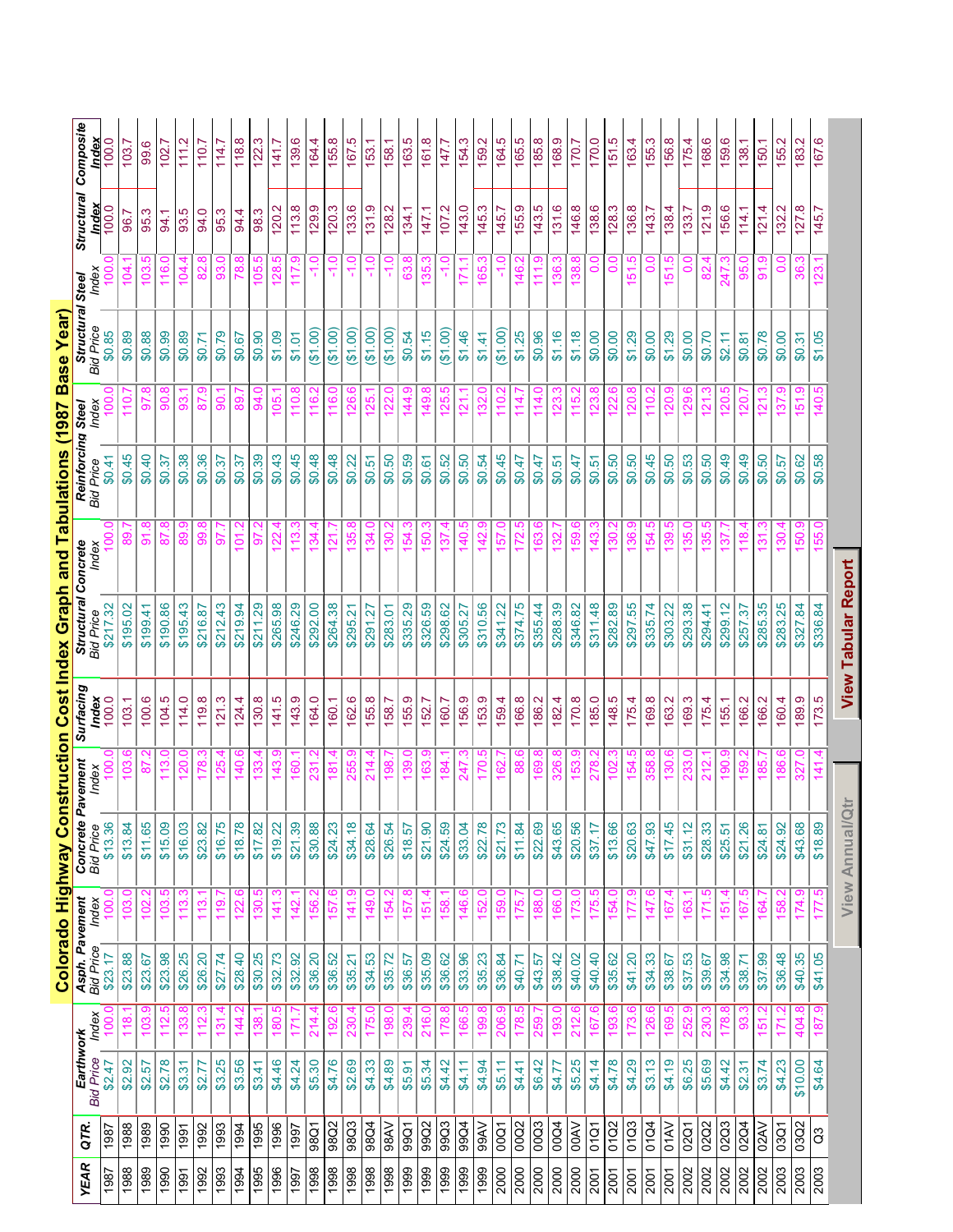